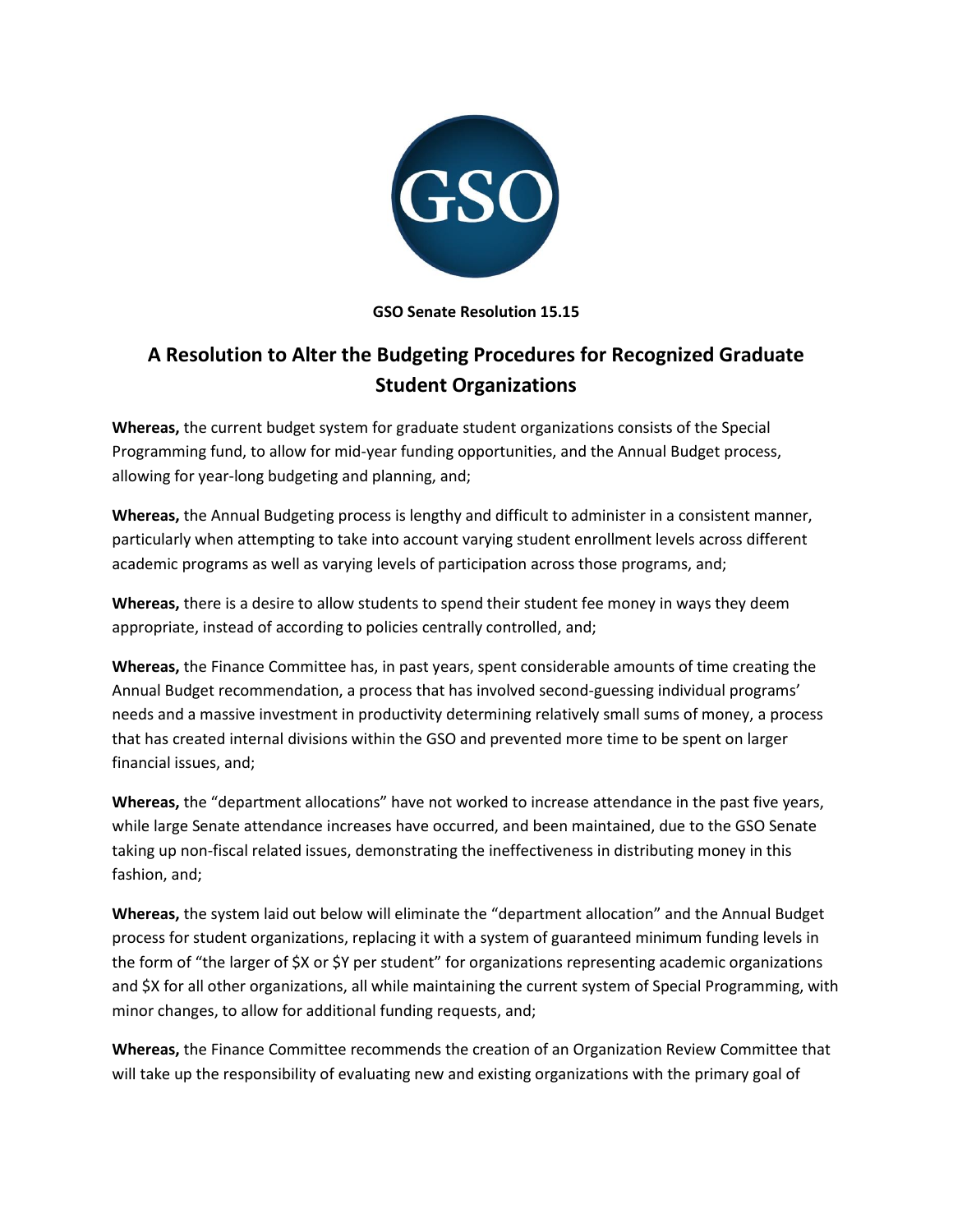preventing students from creating organizations solely to increase the funding that comes from this guarantee funding level; therefore, be it

*Resolved***,** that the Constitution be amended as follows, effective on passage, with additions highlighted and underlined (**example**) and deletions struck through (example), with appropriate renumbering of sections:

# **"ARTICLE II: THE EXECUTIVE BRANCH**

- Section 2: The Executive Board shall:
	- i. Take action as a whole via a majority vote. Quorum shall be a majority of Executive Officers, excluding vacancies.
	- ii. Take on the duties of any vacant office, delegating such responsibilities and powers as the Board sees fit to the remaining Executive Officers.
	- iii. Assist and give advice to the President as necessary.
	- iv. Assist the President in implementing all policies, directives, and resolutions of the Senate.
	- v. Act on emergency requests for funding not over \$1000 when the GSO Senate may not take action in a timely manner. Such actions must be reported to the Senate at the next regular meeting.
	- vi. Assist the Comptroller in establishing the GSO Overhead and Operations Budget that is submitted to the Finance Committee for consideration in the annual budget.
	- vii. Attend all meetings of the Senate.
	- viii. Establish the place and time of Senate meetings, unless the Senate otherwise directs.
	- ix. Call, with due notice, special meetings of the Senate. Due notice is defined as seven calendar days.
	- x. Have the power to veto bills passed by the Senate within five days of their passage.
- Section 6: The Comptroller shall:
	- i. Maintain current and accurate financial records of the GSO.
	- ii. Submit written financial reports to the Senate. Those reports shall include:
		- a) At the first Regular Meeting, an overview of the annual budget passed in the previous academic year, including any updates and spending throughout the summer.
		- b) At all Regular Meetings, any pending funding requests, including the recommendation of the Finance Committee and balance of funds available for such funding.
		- c) At the last Regular Meeting of each semester, the balance of funds available for degree granting unit allocations.
		- d) At the Special Budget Meeting, an account of funds allocated in the previous budget but not spent.
	- iii. Chair the Finance Committee.
	- iv. Update the Fiscal Policy of the GSO, in consultation with the Finance Committee, at least once per academic year when needed, and report any changes to the Senate.
	- v. Propose an annual budget for the Special Budget Meeting, which must have been approved by the Finance Committee.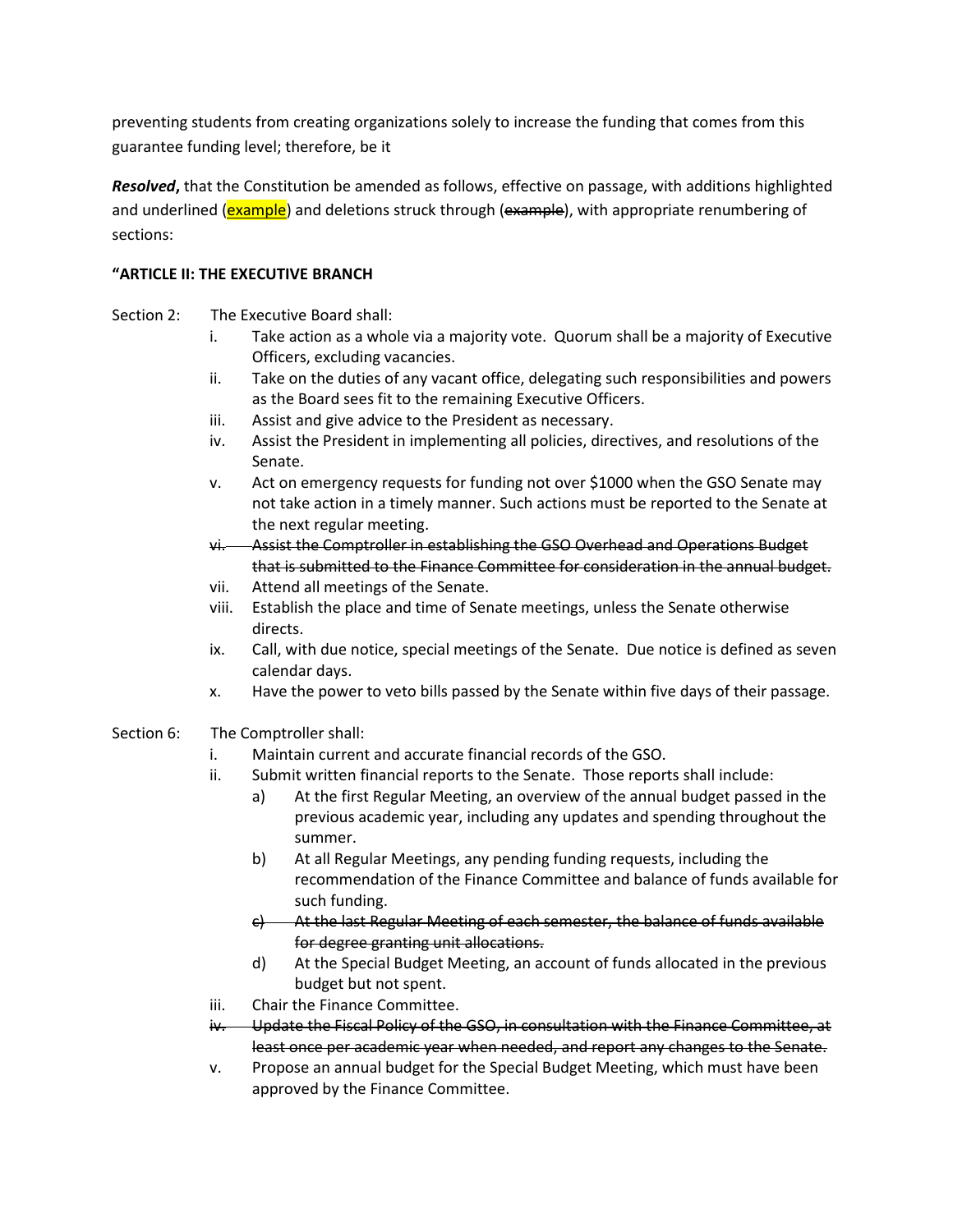- vi. Serve on the University Senate in one of the seats allotted to the GSO, and in that position, serve on the Budget and Fiscal Committee of the same body.
- vii. Assist in overseeing any bookkeeping or accounting staff, or similar appointed positions.

#### **ARTICLE IV: ELIGIBILITY FOR OFFICE, DISQUALIFICATION, IMPEACHMENT, AND CONFLICT OF INTEREST**

- Section 2. No officer or senator may receive remuneration from any group funded in whole or in part by the GSO. They may receive remuneration from the GSO itself as established at the Annual Budget Meeting. Senators and Officers may receive compensation from their degree granting unit, off-campus employer, or other academic or administrative unit within the University while serving their terms. They may not receive compensation from any campus-wide service organization funded in part or in whole by either the GSO or the office supporting the GSO's financial reporting line.
- Section 4: No Senator may vote on the funding of an organization or department to which he or she is a member.

#### **ARTICLE VIII: FISCAL AND BUDGET PROCEDURES AND APPLICATION FOR FUNDS**

- Section 1: The GSO Senate shall establish a Fiscal Policy which shall define the financial and budget policies of the GSO. All Officers and Committees are bound by the Fiscal Policy. The Comptroller and Finance Committee shall review the policy and recommend amendments as needed. The Senate may delegate its power to modify the Fiscal Policy to the Comptroller and Finance Committee jointly or together as it sees fit.
- Section 2: The Finance Committee shall propose an Annual Budget to the Senate at the annual budget meeting no later than April  $30<sup>th</sup>$  of each year. The Senate may override or modify the proposed budget in the same manner as all other ordinary legislation. The Senate must approve a budget by April 30<sup>th</sup>. If no budget has been approved, the Annual Budget shall be considered approved as originally proposed to the Senate by the Finance Committee.
- Section 3: The Comptroller, in consultation with the Executive Board, will prepare the annual budget for all GSO operations and expenses and forward it to the Finance Committee for consideration.
- Section 4: Any service providers who wish to request funds in the Annual Budget shall submit the necessary materials, as specified by the Fiscal Policy or, if unspecified, by the Comptroller in consultation with the Finance Committee. The deadline for annual budget submission shall be established by the Comptroller in consultation with the Finance Committee and published on the website by the Executive Board.
- Section  $\frac{1}{5}$  4: Student organizations that wish to be funded by the GSO with an annual budget must be registered with the University per the Recognized Student Organization Handbook. Details on registration procedures will be made public on the GSO's website.
- Section 2: All monies allocated to student organizations for annual start-up costs by the GSO, with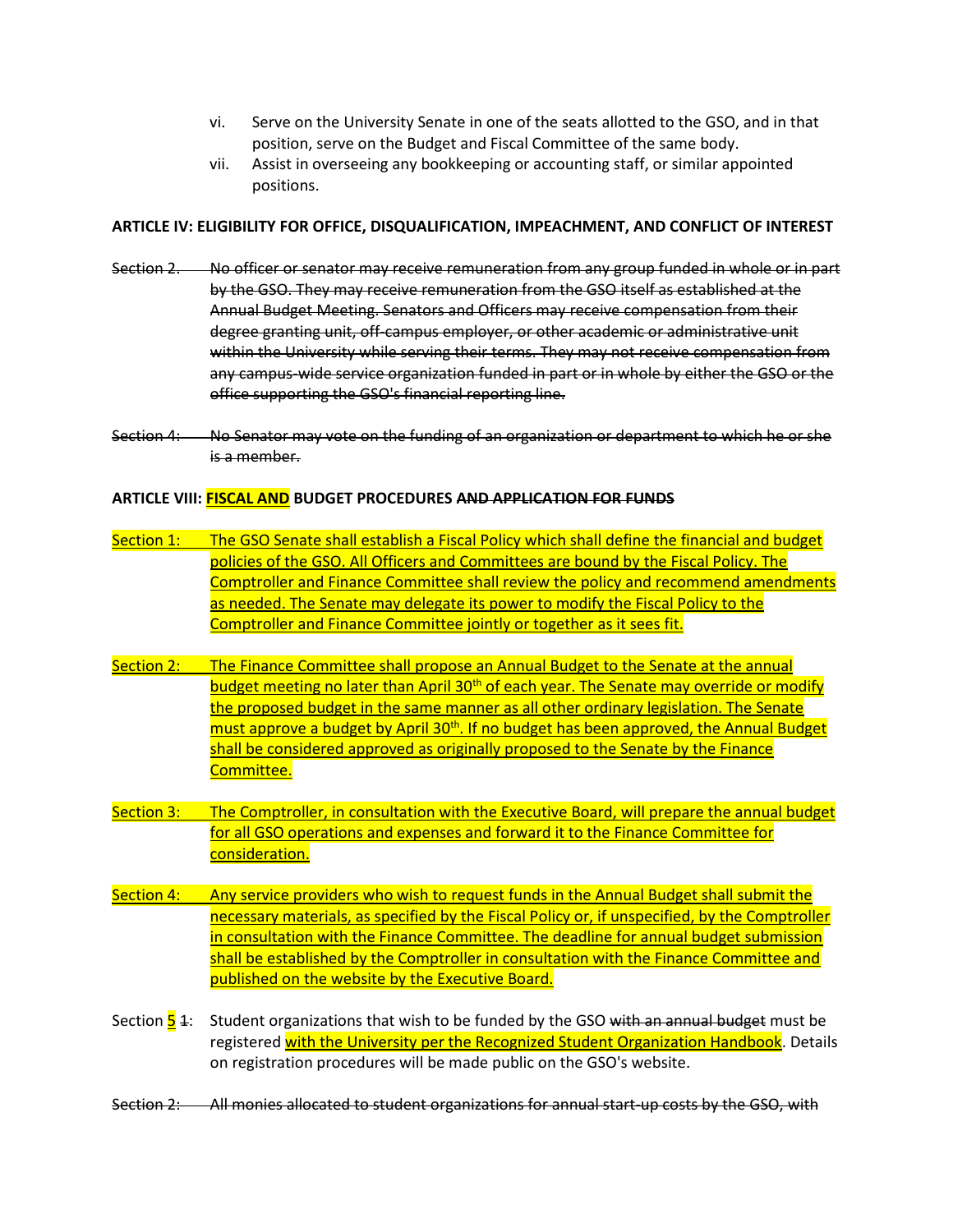the exception of funds collected and deposited through fundraising, must be budgeted the previous year at the annual budget meeting held in April.

- Section 3: No monies can be allocated to a recognized student organization from the Plant Fund or from the Overhead and Operations account.
- Section 4: The GSO Senate may not allocate monies at its annual budget meeting that are not calculated into the base budget estimate.
- Section 5: Organizations must submit their proposals to the GSO Comptroller for consideration of a budget for the next academic year. The Comptroller will publish the deadlines for budget submission and work with each organization to meet annually established deadlines.
- Section 6: The Comptroller, in consultation with the Executive Board, will prepare the GSO's overhead and operations budget and forward it to the Finance Committee.
- Section 7: The deadline for annual budget submission shall be established by the GSO Executive Board.
- Section 8: The Finance Committee will consider all submitted budgets within 14 days of the submission deadline and make its recommendations to the Senate at the annual budget meeting no later than April 30<sup>th</sup>.

Section 9: Academic plans that are represented by a Senator will be allocated a participation incentive. The allocation will be determined by multiplying the number of students represented by the number of Regular Business Meetings the Senator representing that academic plan attends. The allocation will be made at the end of Fall and Spring semesters.

- Section  $\frac{6}{9}$  40: All units must submit original receipts for reimbursement or process payments in advance.
- Section **7** 44: All Campus wide Service Organizations and Recognized Student Organizations, and Departments are entitled to argue their case for funding in front of the Senate. The Senate retains the right to limit the time allotted for such arguments.
- Section 12: The Senate may override or modify the recommendations of the Finance Committee by a simple majority of those Senators present and voting at any meeting.
- Section 13: A total budget for the upcoming academic year must be approved no later than April 30<sup>th</sup>.

Section  $\frac{8}{14}$ : This organization will maintain viewpoint neutrality in all of its funding decisions."

*Resolved***,** that the Fiscal Policy be amended as follows, with an effective date of April 21, 2015, with additions highlighted and underlined (example) and deletions struck through (example), with appropriate renumbering of sections:

# **"Graduate Student Organization Fiscal Policy**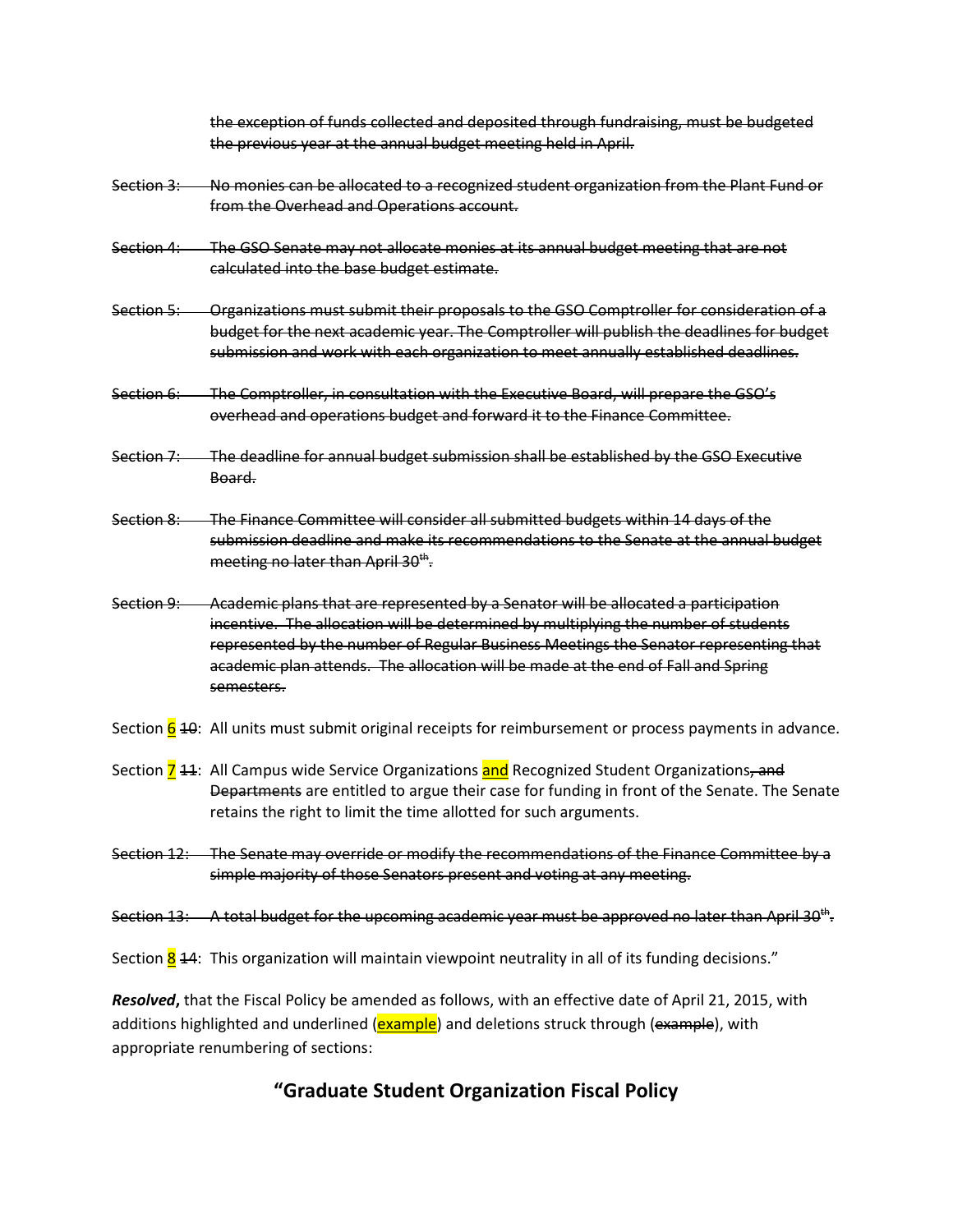**Please contact the Comptroller at gsocomptroller@syr.edu if there are any questions or concerns about the provisions for using funds. If you are not familiar with GSO pre-approval or reimbursement procedure please contact the Comptroller before any spending occurs. Pre-approval is required for ALL reimbursements.**

**The GSO budget will consist of funds allocated at the annual GSO budget meeting. The funds allocated at this meeting can include both projected fee revenues for the upcoming academic year as well as unspent funds from previous academic years. In order to maintain the ability to always fund programming approved in previous budgets the GSO shall maintain a reserve fund of a minimum of \$50,000 but not to exceed 20% of the GSO annual budget.**

#### **I. Provisions for Using Funds**

• Department funds are determined by the number of fee-paying graduate students enrolled in each department. These numbers are obtained from the University Registrar. Department funds will be spent first out of an organization's GSO account.

 Organization funds are determined by the Senate budget allocation from the preceding year's budget meeting. The GSO Comptroller manages these funds for student organizations. Organizations that are given money in the previous year are not precluded from applying for additional funding for events through special programming allocations during the academic year.

Departments and organizations Organizations must meet their stated categorical requirements as follows before using any allocated funds from GSO.

- A. All To receive funds from the GSO, all organizations must be recognized and in good standing with the GSO. Good standing is defined as registered with the Office of Student Life GSO. Activities or the GSO and approved by GSO Organization Review Committee. The Registered Graduate Student Organization Handbook, located on the GSO website, contains registration requirements and procedures. The GSO will not allocate monies to unrecognized organizations. All academic departments are considered recognized for the purpose of annual department allocations; however, if the academic department wishes to apply for an annual budget, or special programming funds, or startup funds, they must be registered as an organization with the GSO.
- B. 25-35% of the total GSO budget will be allocated to RSOs between annual budget and special programming. Organizations who have a current, positive review from the Organization Review Committee will receive automatic annual funding. This funding level will be established by a uniform formula applied to all organizations. The Senate will establish the particulars of the formula as part of the Annual Budget as recommended by the Finance Committee. By default, all organizations will receive the same minimum dollar amount of funding. Organizations certified as representative of one or more academic programs by the Organization Review Committee will receive funding according to the formula "the higher of the default or \$Y per student represented."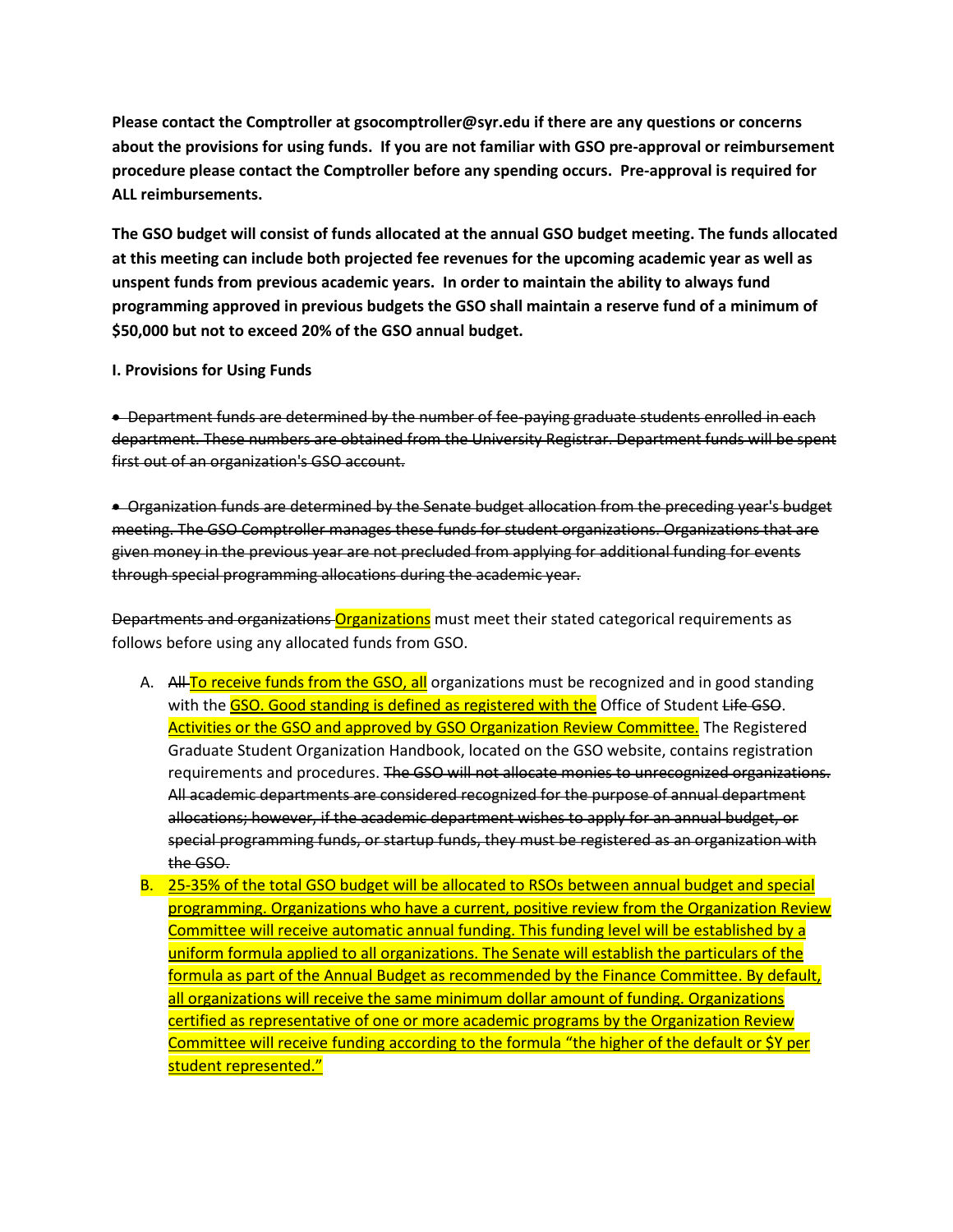- C. Organizations funded from the Annual Budget may still apply for Special Programming funds. Organizations must submit a budget for all of their annual spending in order to be eligible to apply for special programming. Organizations that register partway through the academic year and are successfully reviewed by the Organization Review Committee may receive funds equal to the minimum funding provided to other organizations in the annual budget, prorated to the semester of registration.
- B. Student organizations will be required to spend GSO allocated funds in the manner outlined in their annual budget submissions. Organizations will be provided with a final approved budget (a list of events and funds approved by the GSO Finance Committee and GSO Senate) at the conclusion of the budgeting process. Organizations will only be given pre-approval for events and expenditures listed in the approved budget. If an organization would like to change how its annual budget funds are allocated, it may apply to the GSO Finance Committee to modify its approved annual budget. The GSO Comptroller may also approve such changes if the Finance Committee cannot meet in a timely fashion.
- D. All organizations and departments will present to the GSO the name of two officers who will be responsible for the request of expenditure from GSO funds. These are the only persons allowed to authorize expenditures on the organization's account. If the department has an organizational body of graduate students, then the The President and Comptroller of that organization will be considered default signatories for that organization.
- E. Funding for organizations is contingent upon organizational adherence to the Syracuse University standards for student organizations.
- F. All funding of campus wide service organizations will be open to all fee-paying graduate students. Special programming funding and startup funding will be open only to Syracuse University, non-College of Law student organizations.
- G. Undergraduate-only organizations are eligible to apply for special programming funds only if they are working on an event in conjunction with a graduate student organization or can demonstrate how graduate students will actively be assisting with and participating in an event. Acceptable forms of evidence are joint funding applications specifying the collaboration with a graduate student organization, documented graduate students working with the organization on a program or a letter from a graduate student organization stating their interest in the event being proposed. All undergrad organizations must first apply to SA before applying to the GSO for funding; applications submitted without first being submitted to SA will be rejected.
- H. Undergraduate/graduate organizations are eligible to apply for special programming funds. and/or annual budgets. Undergraduate/graduate organizations should be prepared to demonstrate to the GSO Finance Committee and the GSO Senate that graduate students are active members of their organization, through membership lists or other similar documentation.

H. Graduate organizations that first registered after the most recent annual budget submission deadline may apply for startup funds through the end of the academic year after said deadline. These funds are to assist new organizations in getting started, running events, and other related activities.

I. Campus-wide service providers that are supported by GSO student fees will be required to adhere to the following GSO policies. A list of these providers is maintained on the GSO website.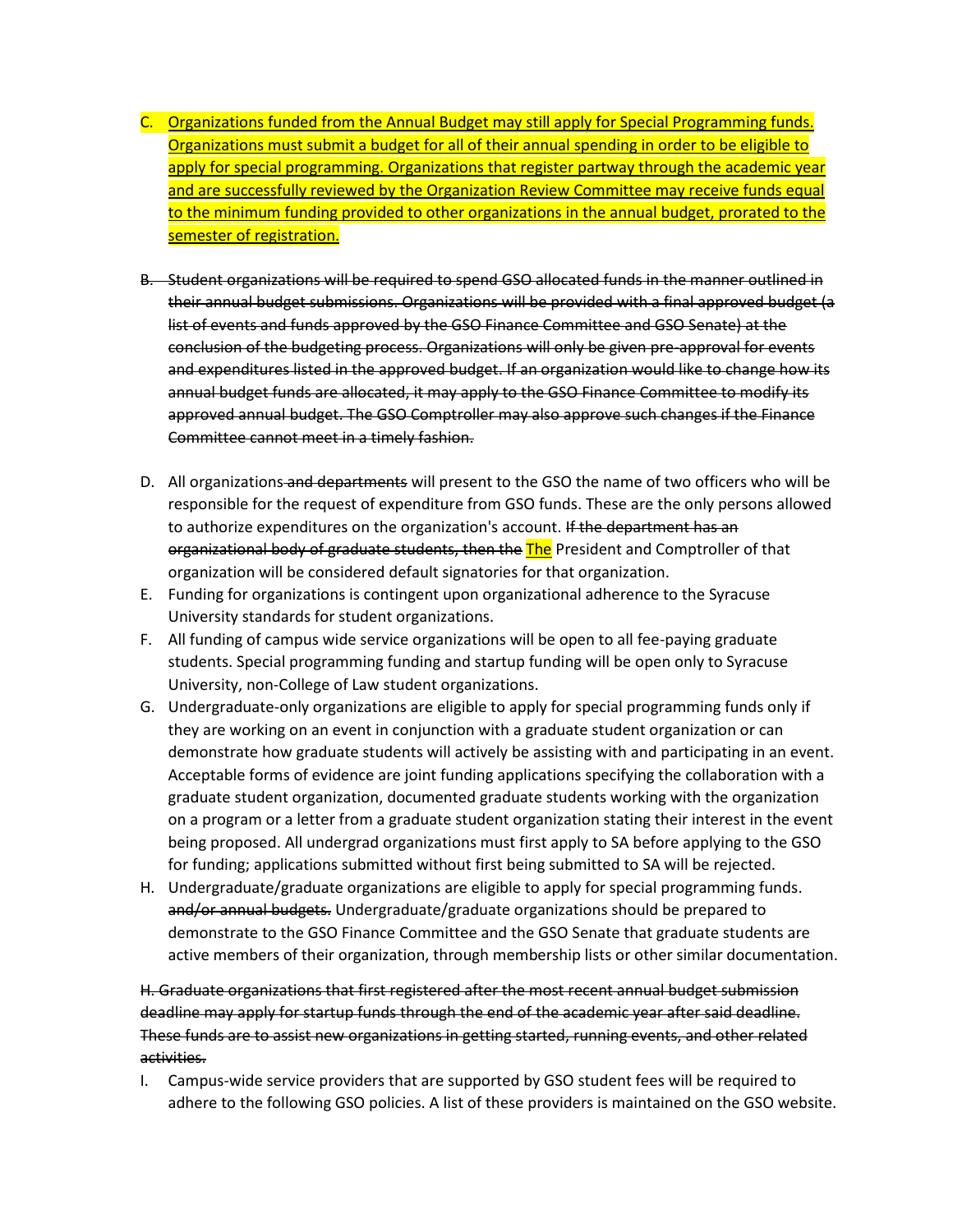The GSO is under no obligation to fund any campus-wide service organization on multipleyear agreements. These organizations must submit a budget each year to be considered for funding by the Finance Committee.

## **II. Organizational and Departmental Policies**

- A. Each organization's budget runs from commencement to commencement. All spending that occurs after a commencement should be included in the organization's annual budget submission for that coming academic year.
- B. Each organization and department may not request in reimbursements any money in excess of the amount allocated by the GSO Senate, unless self-generated funds are deposited into that department or organization's GSO fundraising account.
	- 1. GSO funds awarded to organizations are primarily intended to facilitate the academic or professional growth of graduate students. Funds intended for social purposes cannot encompass more than the higher of 1/4 of an organization's total annual budget (plus departmental allocation when applicable) or \$300 (plus departmental allocation when applicable). In addition events Events with a social purpose must take place on University Property or within Onondaga County.
- C. The GSO is under no obligation to commit or reimburse any finances or purchases that were not pre-approved by the GSO Comptroller, nor will the GSO be obligated to reimburse expenditures requested after the date of the event, without prior approval. To ensure expenditures will be paid, consult with the GSO Comptroller to fill out an expenditure pre- approval form. Preapproval forms must be submitted at least two (2) weeks before an event.
- D. Organizations and departments are responsible for keeping accurate, complete and up-to-date information on all expenses incurred throughout the year. This information should be organized and maintained in such manner that the GSO Comptroller may access it within 24 hours' notice. The department or organization must meet with the Comptroller to resolve any disputes. Resolutions to disputes are subject to approval by the GSO Executive Board. In the event that no detailed records are provided to the GSO Comptroller by the department or organization, the GSO records shall be considered as accurate.
- E. All organizations and departments-applying for special programming funds or startup funds-are required to do the following:
	- 1. Fill out the appropriate paperwork for funds (available at the GSO website). Applications should be submitted at minimum a month before an event and should be turned into the GSO Comptroller at least 14 days before the next GSO Senate meeting.
	- 2. Submit a full organizational budget specifying how all GSO funds allocated for the academic year will be or have been spent.
	- 3. Itemize all anticipated expenses.
	- 4. Be prepared to justify the level of graduate student involvement and the benefits of the activity to the graduate student population and university community. Please provide a breakdown of all expected costs and a list of all additional sources of funds committed or received to date. As a general rule, for groups that are a combination of graduate and undergraduate or law students, the GSO will fund the percentage of the event that is proportional to the percentage of graduate students involved in the organization.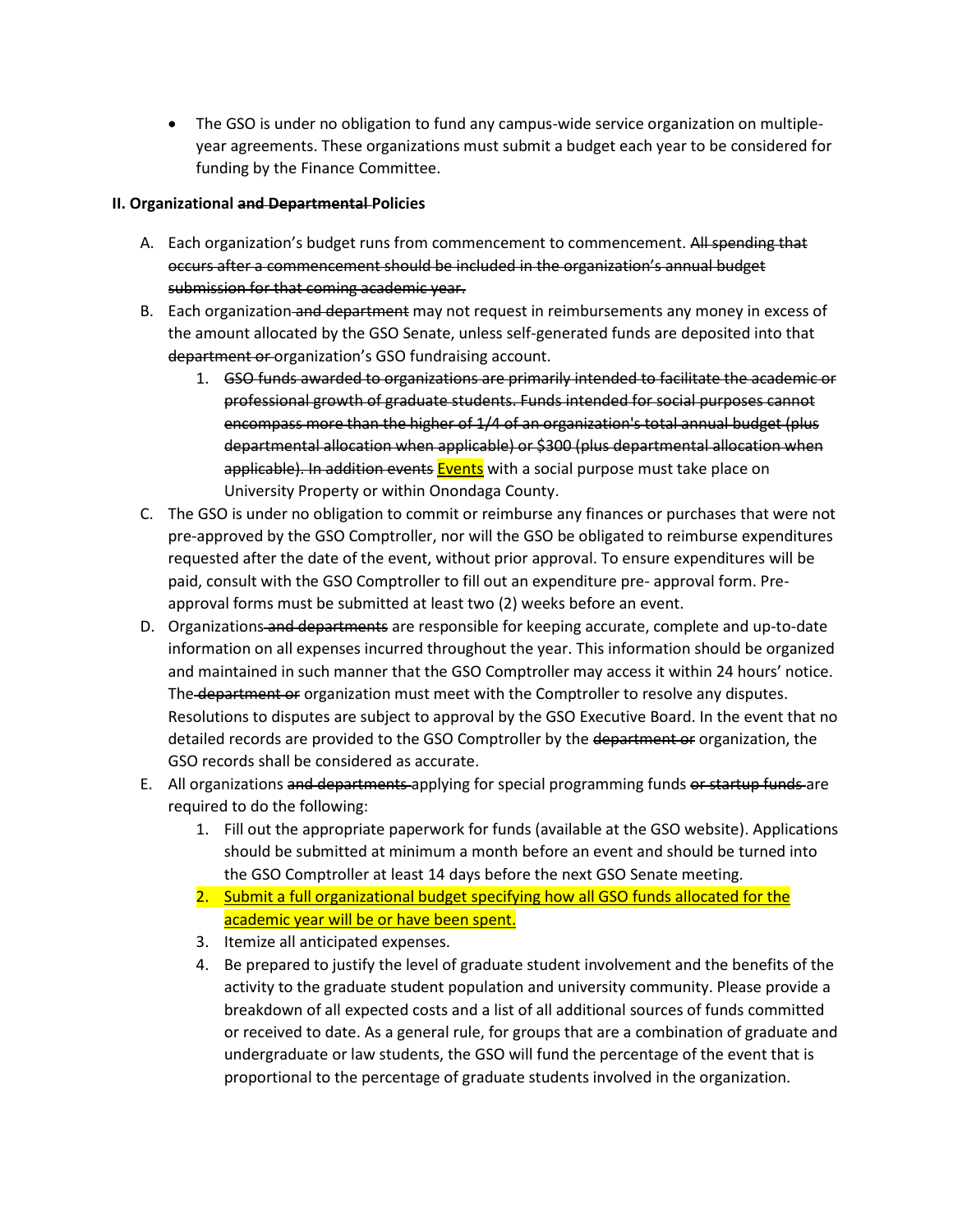- 5. If requested, make an appointment to meet with the Finance Committee. Have a representative at the meeting who is able to discuss the nature of the request.
- 6. If special programming funds or startup funds are allocated and confirmed by the Senate, then the organization's authorized signatory may spend funds in collaboration with the GSO Comptroller. Organizations and departments are not to spend allocated monies without pre-approval from the GSO Comptroller.
- 7. Organizations are only eligible to receive special programming funds once per semester. They can apply for funding for multiple events in one application.
- 8. An organization receiving special programming funds cannot decline the funds and then reapply for special programming within the same semester.
- F. All requests for expenditure of any funds in a GSO account for the current fiscal year must be submitted to the GSO office no later than 15 June.
- G. It is the responsibility of organization and department representatives to plan accordingly for the entire year.
- H. No GSO monies will be transferred to any Syracuse University department or administrative account except for payment for services rendered as proven by receipt, invoice, or contract.
- I. Departments are responsible for having a representative at each senate meeting. It will be the responsibility of these representatives to report monthly to their departments as to what funds are in their account and how they will be spent. The GSO considers department representatives to be responsible for the communication of GSO policy, decisions and minutes to their constituent groups. See the GSO Constitution, Article VIII Section 9.

#### **III. Income Policies**

- A. Organizations wishing to fundraise must set up a separate account at the Graduate School to use as a depository of funds.
- B. All income from fund raising activities must be reported to the GSO Comptroller in a timely manner. The creation of these fundraising accounts and each individual fundraising activity must be approved in advance by the Graduate School.
- C. The purpose of all income generated from GSO sponsored events must be explained in writing in any applications for **special programming** funding and must be adhered to by the organization-or department. The GSO Comptroller must approve changes in plans for income. Failure to report income will result in loss of all remaining funds and a two-year ban on applying for GSO funds for the organization or department.

# **IV. Equipment Policy**

- A. Equipment should not be purchased with GSO monies except when other options are not available. Departments and organizations **Organizations** should strive to rent or use university or departmental equipment when possible.
- B. When equipment can't be borrowed or used, all equipment purchased with GSO funds shall be donated to an approved university department or center or, if unwanted, an approved local organization. Under no circumstances should individuals within an organization keep equipment.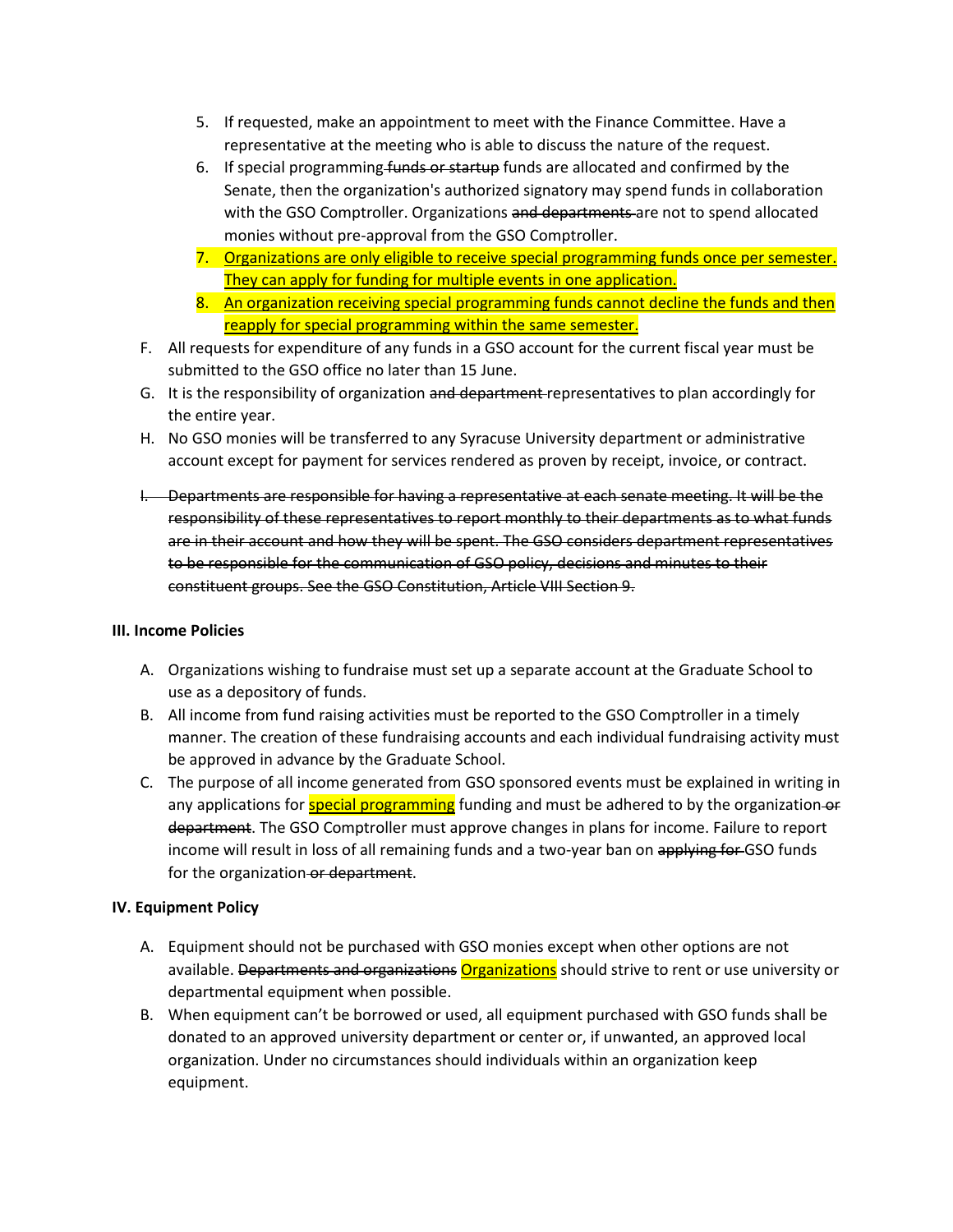C. Exceptions to these rules include any advertising equipment to be used over multiple years, such as banners, or equipment with a one-time usage, such as disposal food serving items.

# **V. Carry-Over Policy**

- A. Funds in fundraising accounts will be carried over indefinitely, unless Syracuse University policy provides another limit.
- B. All other remaining funds return to the GSO.
- A. Any unspent department funding will be carried over to the next year automatically. This rollover will not exceed the previous year's total department allocation.
- B. No other funding (except funds in GSO fundraising accounts) will be carried over.

#### **VI. Application of Financial Policies**

- A. The GSO Comptroller will maintain the intent of the policies contained within this document.
- B. The Comptroller shall negotiate agreements with any individual organization or department in execution of this document or Senate-approved budget. The Executive Board must approve any such agreements.

#### **VII. Expenditure Process**

The following information is required before any commitments for reimbursements will be considered.

- A. Name, address, phone number, and a contact person of the organization or department making the request (i.e. the authorized signer) must be on all forms.
- B. Vendor names, address, phone number, and a contact person from whom the services are being requested. Please include the vendor's federal tax identification number on the form.
- C. If an individual is being paid or reimbursed, it is mandatory to have their social security number for the purpose of payment. We cannot pay anyone who does not have a social security number or federal tax identification number.
- D. It is necessary to have written estimates from vendors, speakers, performers, or anyone to whom the GSO will disburse funds. Please note that Syracuse University is tax exempt and no taxes will be paid on materials or supplies. Please see the GSO website for details. See the GSO Comptroller for any exceptions to the tax rules that do not pertain to materials or supplies.
- E. All details of an event should be known before any requests are made. These details include the event title, date and venue of the event. If you have requested a room on campus through Student Centers and Programming Services, it will be necessary to show confirmation of that room to the GSO Comptroller. This will ensure that the event has been approved as an official campus event and should follow all university policies.
- F. All organizations and departments have a file in the GSO office. This file consists of all expenditures that were processed or committed to their account. Organizations-and departments may see their own respective files with consent of the GSO Comptroller. This does not however eliminate organizations' or departments' obligation to keep their own records of expenses.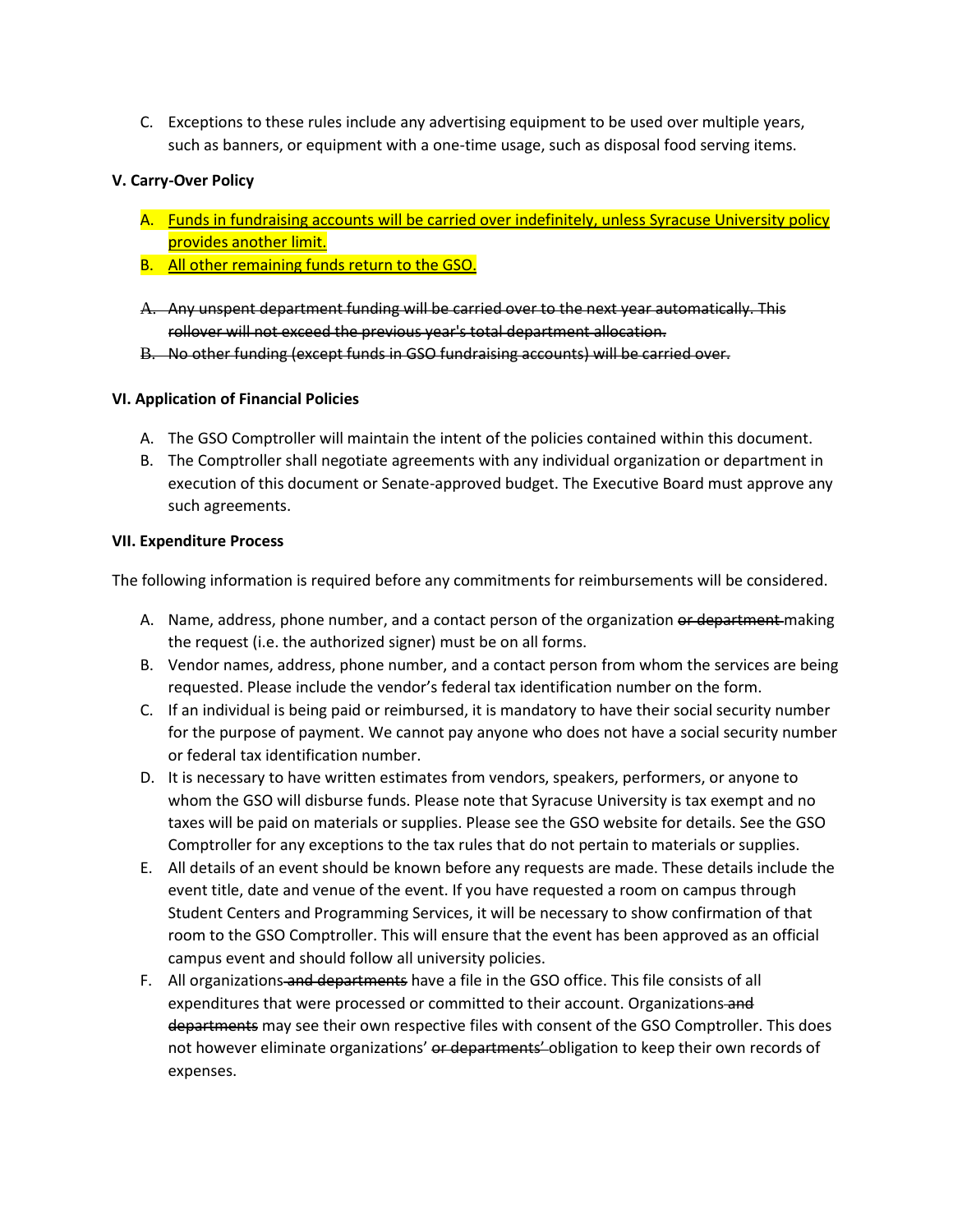G. Please remember that no commitments, whether verbal or written, shall be made by any student, organization, department or respective representatives unless the expenditure request has been approved. Such oral agreements will be deemed void by the GSO and any potential liability will remain with the department or organization. Neither an organization nor the GSO itself may sign a contract on behalf of Syracuse University.

# **VIII. Information Needed to Process any of the Following**

Reimbursements: Syracuse University has vendors available that comply with the tax-exempt rule. A list of these vendors is available at the GSO office. Students should consult with the GSO Comptroller concerning making any purchases with their own money if they expect to be reimbursed. The GSO, along with Syracuse University, encourages the use of university vendors in order to receive full reimbursements for items purchased. Any reimbursements made to an individual require the signature of the GSO President or Comptroller, the individual making the request, and an authorized signatory for Syracuse University.

All reimbursements must be pre-approved by the GSO Comptroller. If a purchase is made with an outside (i.e. non-SU designated) vendor, tax will be applied to the total cost and the university will not honor the total reimbursement. When requesting reimbursement it is essential to have the following information:

- Name of person to be reimbursed
- Permanent address
- Phone number
- Reason for purchase
- Amount of reimbursement (original receipts must be attached)
- The reimbursable amount must coincide with the amount indicated on the receipts.

It will be necessary for payment to have the social security number of the person to be reimbursed is indicated on the form. Please note on the request form if the individual is a university employee (TA's and GA's are regarded as employees for this purpose) and the location where they receive paychecks or payroll receipts on campus. Checks will be delivered to that campus address, not the GSO office.

# **IX. Executive Pay**

Elected GSO executives earning full time pay will be paid a monthly stipend with their total compensation divided into 12 equal payments. Elected GSO executives not earning full time pay will be paid half on June 1st (the first day of their executive term) and the remaining amount on May 1st. If an elected official is removed from office via impeachment they are not entitled to any remaining pay. This payment structure may be modified by the Senate via instructions contained in the Annual Budget.

#### **X. Appeal Policy**

- A. Any decision of the GSO Comptroller may be appealed to the Executive Board.
- B. Any decision of the Executive Board may be appealed or overturned by the Senate.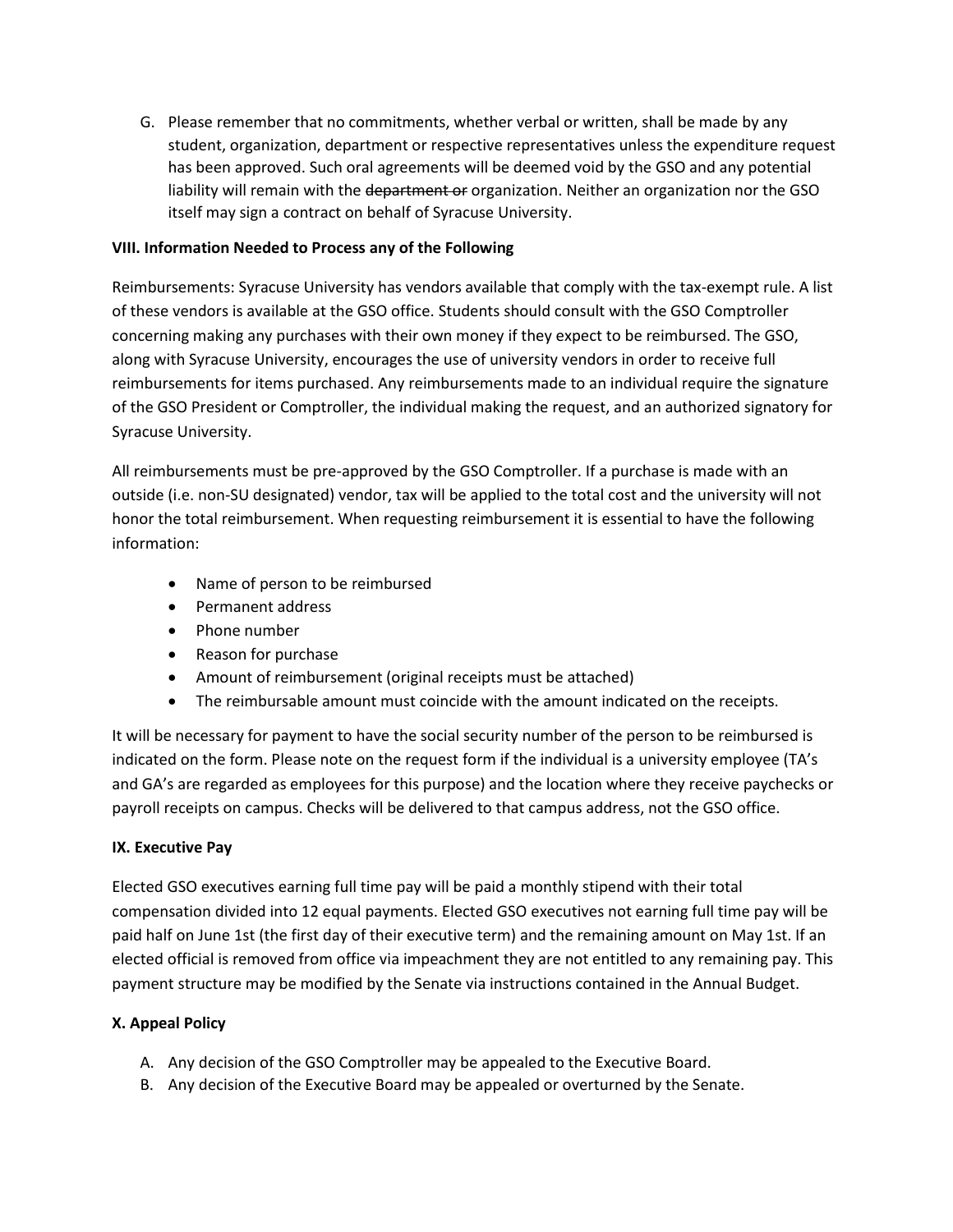- C. The Senate makes final decisions on all funding decisions in regard to departmental, budget, special programming, and start up fund requests.
- D. Please see the GSO Comptroller or GSO President to arrange for an appeal.

# **General Policies and Exclusions**

## **Advertising:**

The GSO will pay for advertising but encourages groups to use the most cost effective means of advertising at its disposal. Free advertising is available through GSO social media accounts, the Syracuse record events calendar, e-mail listservs, the GSO website, and fliers posted across campus (which may need approval from the GSO). Further advertising options include but are not limited to the Daily Orange and other campus publications and programs. Due to rising advertising prices, we encourage groups to exhaust free advertising methods prior to requesting those with significant additional costs. All GSO sponsored public events should be advertised in the graduate student monthly newsletter by emailing gradnews@syr.edu.

# **Duplicating and Printing:**

The GSO will pay for printing of advertising materials if necessary, so long as those materials are reproduced at a university copy center or the business offering a lower bid for the job.

#### **Travel:**

Special programming funds may not be used to fund travel for individual students, groups, field trips, or other excursions off campus unless such travel has a professional or academic purpose. Approved travel by personal automobile will be reimbursed on a mileage basis, not as reimbursement of gas expense. Please check with the Comptroller for the current mileage rate. Other travel will be reimbursed as actual expense.

#### **Gifts and Prizes:**

These will be decided on a case-by-case basis but are unlikely to be approved.

#### **Honorariums:**

All payments to people for services rendered must be accompanied by a contract, signed by the appropriate university official, or memorandum of understanding. Under no circumstances will cash or check be advanced to any person without a contract. Please contact the GSO Comptroller for the appropriate procedures.

#### **Reimbursements:**

Reimbursements must always be accompanied by an official, detailed, and verifiable receipt or invoice showing payment details. Reimbursements will only be made to those individuals with a social security number or to corporations possessing a federal tax identification number.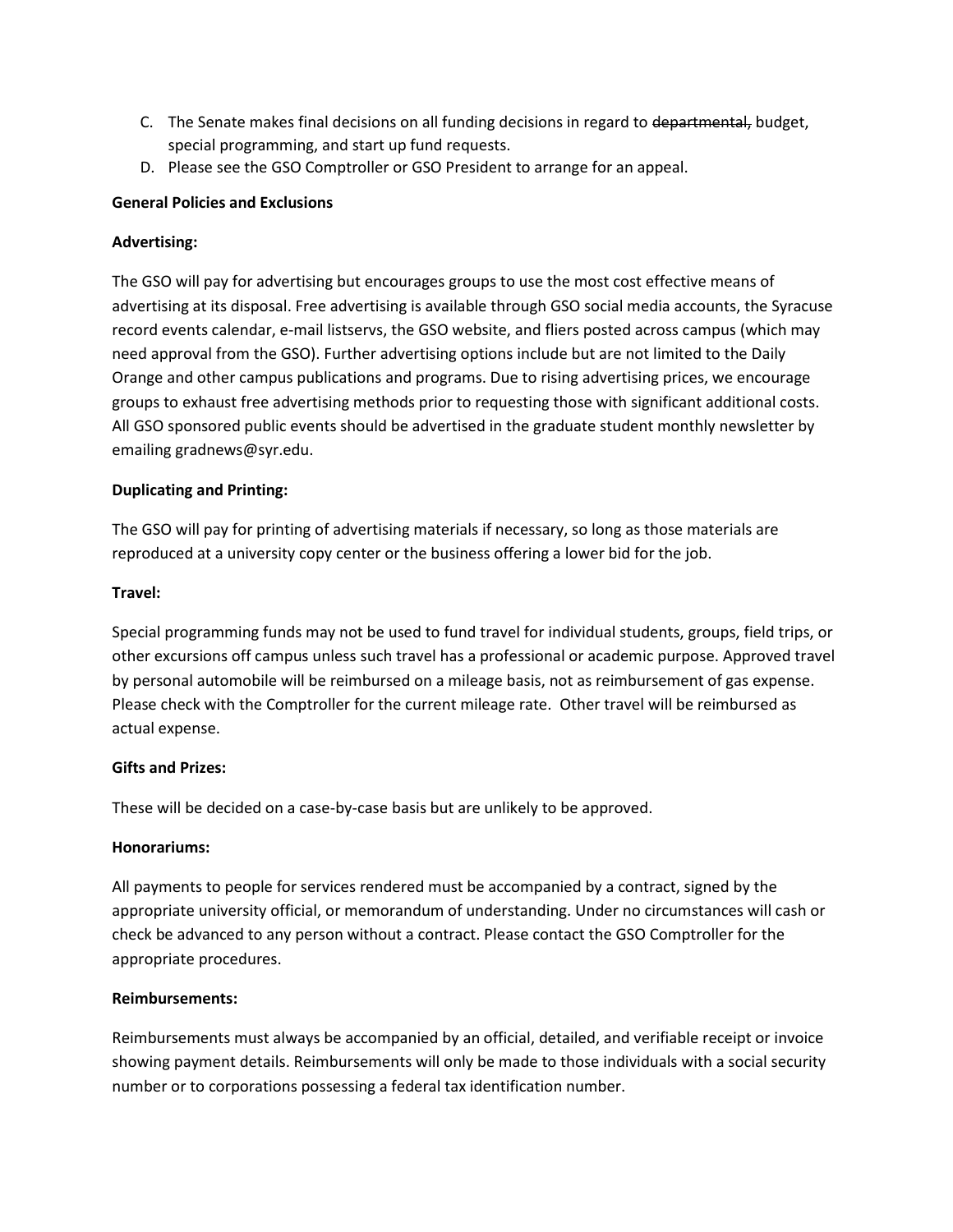## **Off Campus Events:**

Organizations using GSO funds are free to use their allocated funds anywhere they choose, provided that special programming funds do not violate the travel policy outlined above. This does not exempt organizations from the alcohol policy below.

## **Food:**

The GSO recognizes the centrality of food, beverages, and other refreshments at events. However, the GSO cannot afford to fund events where the exclusive purpose of the event is a department or organization dinner. As such, the GSO will fund on any given special programming request, a maximum of \$500 or 20% of the total cost of the event, whichever figure is higher. An absolute maximum limit of \$1500 on food applies to all groups regardless of the total costs of the event.

# **Alcohol:**

The GSO will not fund, in part or in whole, any event that takes place where alcohol will be present unless certified serving staff is in charge of alcohol distribution.

# **Exclusions:**

The GSO will not pay for the following items in organizational funding requests: massages, conference attendance, business cards, stationery, stamps, tuition, or stipends for enrolled students on campus.

#### **Catering Functions:**

All events or functions that take place on university grounds must be catered by the university, unless prior arrangements have been made through the food services department. There are no outside vendors permitted to disburse food on university grounds unless food services has been notified and has given their approval; this is for health and safety purposes.

Steps to follow when arranging a catered event:

- Verify your event's location with events scheduling and wait for their confirmation on availability. This step must precede an official request for GSO funds
- Get an itemized list of all the foods and beverages you want to order. If specific foods are not available through food services, other arrangements can be made through outside vendors. Once this list has been compiled and costs have been estimated in writing, make your request for GSO funds.
- The GSO assumes no liability for damages done to facilities by attendees or for any other liability created by the host organization. Acceptance of GSO funding will be construed as an acceptance of liability for the event. Departments and Student organizations will not hold the GSO liable for any negligence caused by said department or organization. Departments and Organizations are not under any obligation to accept funds from the GSO once an allocation had been approved by the senate.